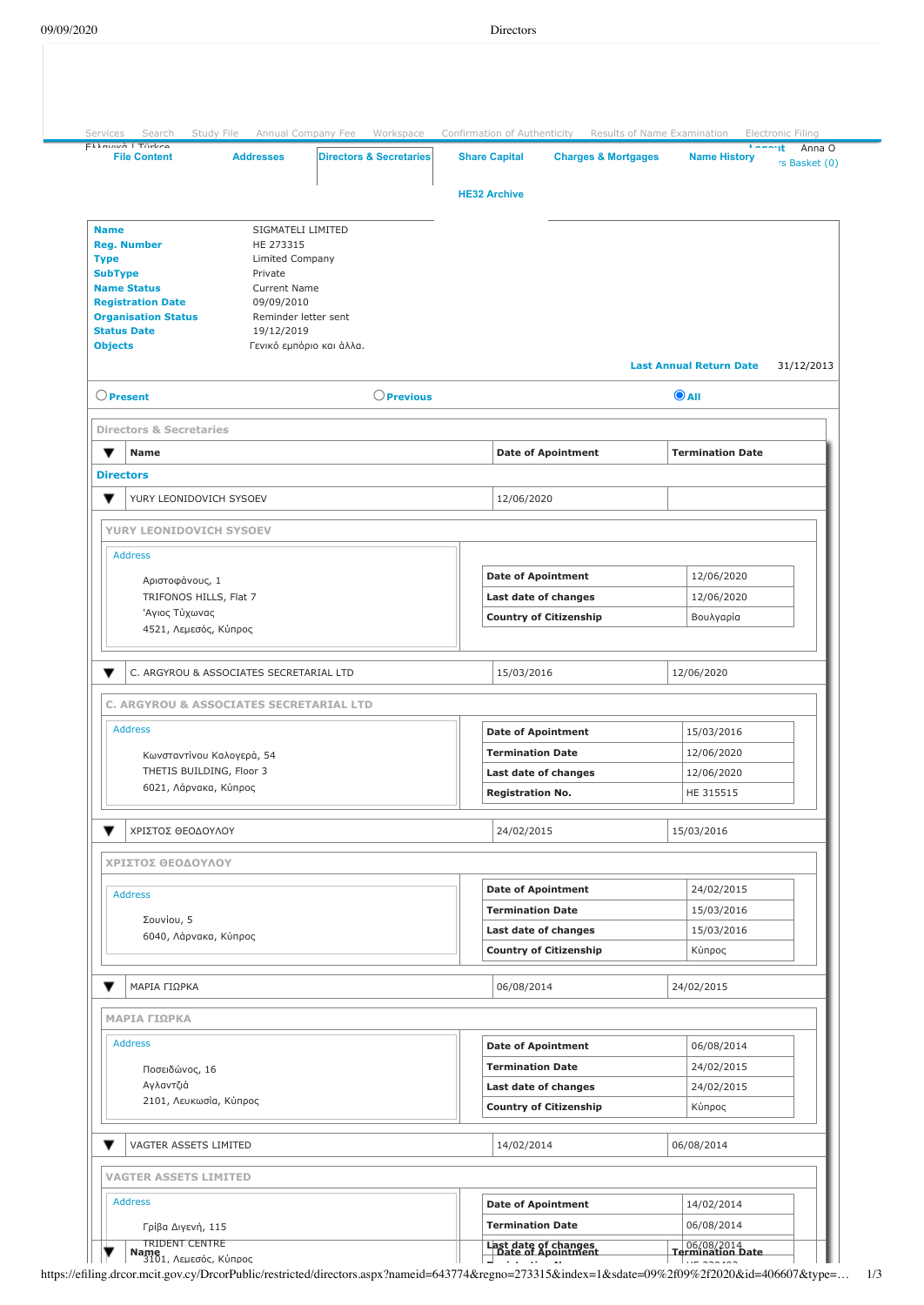| 09/09/2020                                            | Directors<br><b>Registration No.</b>                   | <b>HE 320493</b>         |
|-------------------------------------------------------|--------------------------------------------------------|--------------------------|
|                                                       |                                                        |                          |
| ▼<br>RYAN DANIEL DEKKER                               | 28/12/2011                                             | 14/02/2014               |
| <b>RYAN DANIEL DEKKER</b>                             |                                                        |                          |
| <b>Address</b>                                        |                                                        |                          |
| West Wing, Admiral Park                               | <b>Date of Apointment</b>                              | 28/12/2011               |
| TRAFALGAR COURT, Floor 4                              | <b>Termination Date</b>                                | 14/02/2014               |
| St Peter Port                                         | Last date of changes                                   | 14/02/2014               |
| GY1 2JA, Guernsey                                     | <b>Country of Citizenship</b>                          | Ηνωμένο Βασίλειο         |
| ▼<br>MARK WILSON LE TISSIER                           | 28/12/2011                                             | 14/02/2014               |
| <b>MARK WILSON LE TISSIER</b>                         |                                                        |                          |
| <b>Address</b>                                        |                                                        |                          |
| West Wing, Admiral Park                               | <b>Date of Apointment</b>                              | 28/12/2011               |
| TRAFALGAR COURT, Floor 4                              | <b>Termination Date</b>                                | 14/02/2014               |
| St Peter Port                                         | Last date of changes                                   | 14/02/2014               |
| GY1 2JA, Guernsey                                     | <b>Country of Citizenship</b>                          | Ηνωμένο Βασίλειο         |
| ▼<br>LEE EWART MEALING                                | 28/12/2011                                             | 14/02/2014               |
| <b>LEE EWART MEALING</b>                              |                                                        |                          |
| <b>Address</b>                                        |                                                        |                          |
|                                                       | <b>Date of Apointment</b>                              | 28/12/2011               |
| West Wing, Admiral Park<br>TRAFALGAR COURT, Floor 4   | <b>Termination Date</b>                                | 14/02/2014               |
| St Peter Port                                         | Last date of changes                                   | 14/02/2014               |
| GY1 2JA, Guernsey                                     | <b>Country of Citizenship</b>                          | Ηνωμένο Βασίλειο         |
|                                                       |                                                        |                          |
| CATHERINE ROWE                                        | 28/12/2011                                             | 26/11/2012               |
| <b>CATHERINE ROWE</b>                                 |                                                        |                          |
| <b>Address</b>                                        | <b>Date of Apointment</b>                              | 28/12/2011               |
| West Wing, Admiral Park                               | <b>Termination Date</b>                                | 26/11/2012               |
| TRAFALGAR COURT, Floor 4                              | Last date of changes                                   | 26/11/2012               |
| St Peter Port                                         |                                                        |                          |
| GY1 2JA, Guernsey                                     | <b>Country of Citizenship</b>                          | Ηνωμένο Βασίλειο         |
| ▼<br>TRADE INVEST SYSTEM LTD                          | 09/09/2010                                             | 28/12/2011               |
| <b>TRADE INVEST SYSTEM LTD</b>                        |                                                        |                          |
| <b>Address</b>                                        | <b>Date of Apointment</b>                              | 09/09/2010               |
| Barrack Road, 35                                      | <b>Termination Date</b>                                | 28/12/2011               |
| , Floor 3                                             | Last date of changes                                   | 28/12/2011               |
| Belize City , C.A., Belize                            | <b>Country of Citizenship</b>                          |                          |
| <b>Secretaries</b>                                    |                                                        |                          |
| YURY LEONIDOVICH SYSOEV                               | 12/06/2020                                             |                          |
| YURY LEONIDOVICH SYSOEV                               |                                                        |                          |
| <b>Address</b>                                        |                                                        |                          |
| Αριστοφάνους, 1                                       | <b>Date of Apointment</b>                              | 12/06/2020               |
| TRIFONOS HILLS, Flat 7                                | Last date of changes                                   | 12/06/2020               |
| Άγιος Τύχωνας                                         | <b>Country of Citizenship</b>                          | Βουλγαρία                |
|                                                       |                                                        |                          |
| 4521, Λεμεσός, Κύπρος                                 |                                                        |                          |
| ▼<br>C. ARGYROU & ASSOCIATES SECRETARIAL LTD          | 06/08/2014                                             | 12/06/2020               |
| C. ARGYROU & ASSOCIATES SECRETARIAL LTD               |                                                        |                          |
| <b>Address</b>                                        |                                                        |                          |
|                                                       | <b>Date of Apointment</b>                              | 06/08/2014               |
| Κωνσταντίνου Καλογερά, 54<br>THETIS BUILDING, Floor 3 | <b>Termination Date</b><br><b>Last date of changes</b> | 12/06/2020<br>12/06/2020 |